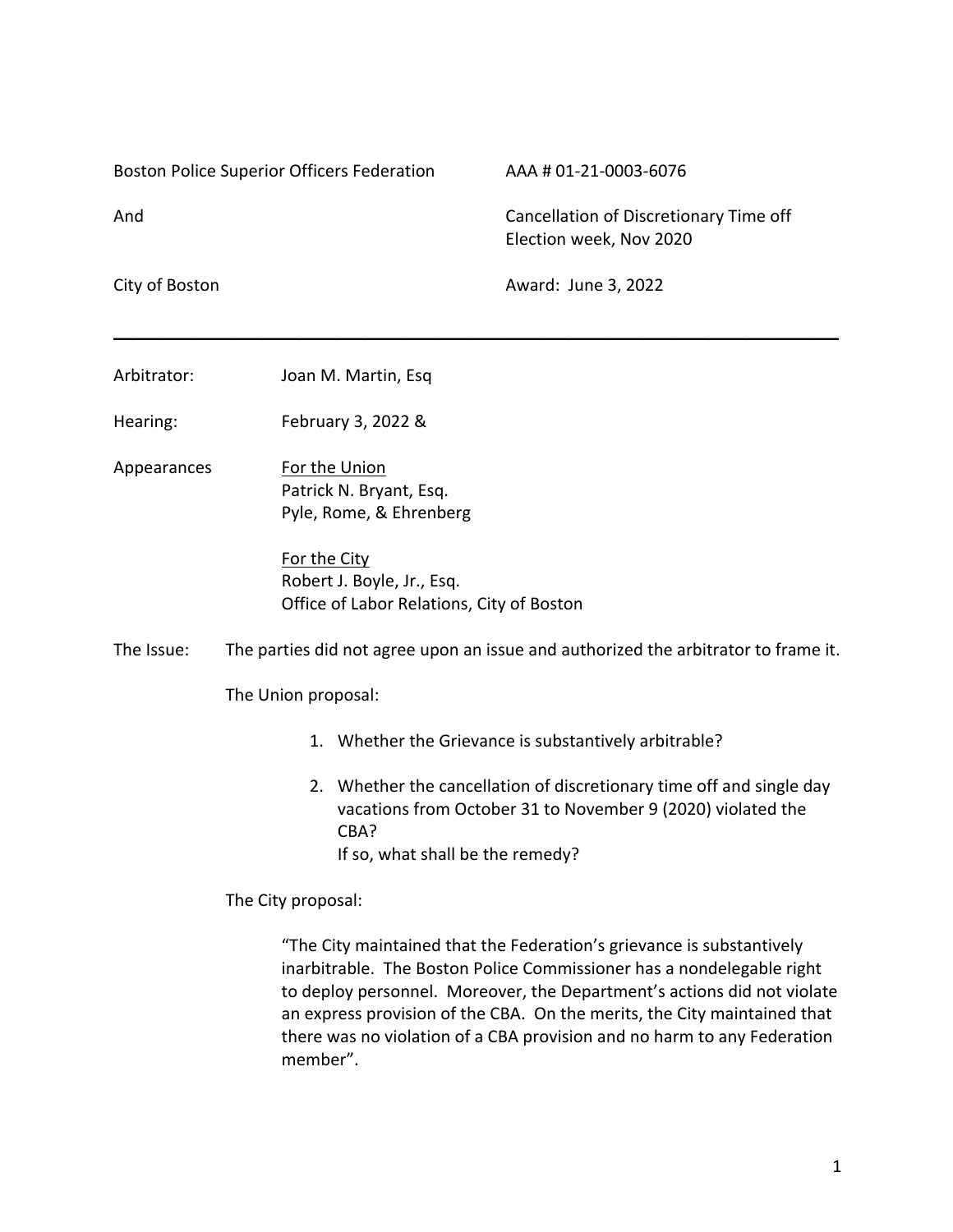I find that the following represents the parties proposed issues:

- 1. Is the grievance substantively arbitrable?
- 2. If so, did the City violate the collective bargaining agreement when it cancelled all vacation and discretionary leave for BPSOF members in the Police Department from October 31 through November 9, 2020?

If so, what shall be the remedy?

# **Collective Bargaining Agreement**

# ARTICLE IV. Management Rights

The Municipal Employer shall not be deemed to be limited in any way by this Agreement in the performance of the regular and customary functions of municipal management, and reserves and retains all powers, authority and prerogatives including without limitation, the exclusive right of the Police Commissioner to issue reasonable rules and regulations governing the conduct of the Police Department, provided that such rules and regulations are not inconsistent with the express provisions of this Agreement.

# ARTICLE VIII Hours of Work and Overtime

…

Sec.2. Scheduling of Overtime. In emergencies or as the needs of the service require, employees may be required to perform overtime work. Employees shall be given as much advance notice as possible of overtime work.

Section 9. Compensatory Overtime.

…

….

Use of Compensatory Overtime

… B. The following restrictions apply to the use of compensatory time. i. The City is not required to grant any requests to use compensatory time where the Police Commissioner determines that staffing levels must be temporarily increased to meet public safety needs. This includes but is not limited to the following events circumstances: First Night, Boston Marathon, Caribbean Festival, July 4<sup>th</sup>, major sporting events, major cultural events, and weather emergencies.

iv. A request to use contractual compensatory time shall be subject to the Department's operational needs and shall not be unreasonably withheld.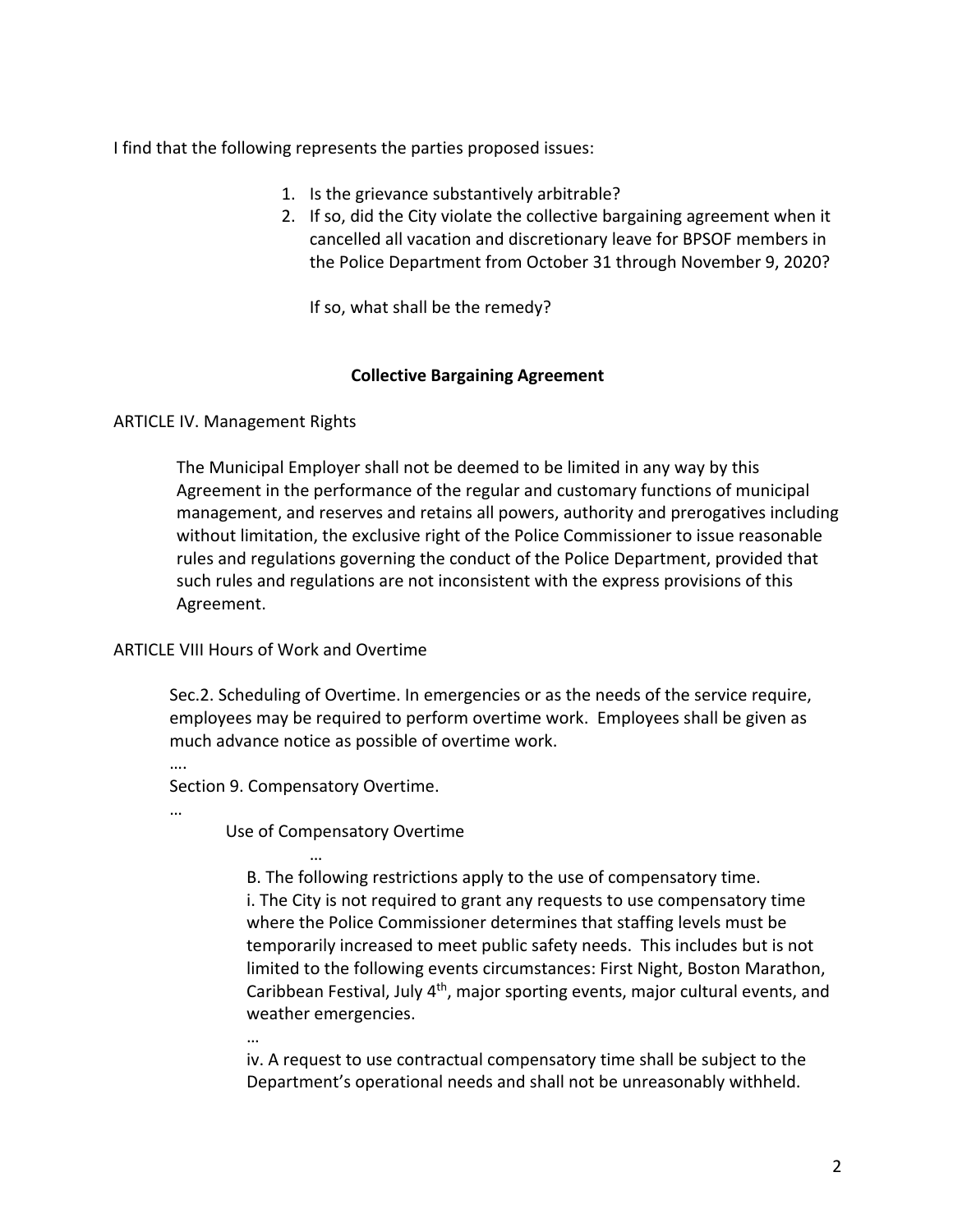### ARTICLE XI., Vacation Leave

### Section 1

…. Subject to the operating needs of the Department, members of the bargaining unit who are entitled to vacation benefits may exercise their option to use vacation time or to be compensated as provided for in Section 3 of this Article.

Subject to the operating needs of the Department, member of the bargaining unit who are entitled to vacation benefits may exercise their option to use their vacation time or to be compensated as provided for in Section 3 of this Article.

## ARTICLE XVIII Miscellaneous

…

Section 8. Personal Leave. All employees covered by this Agreement may take up to three (3) of their fifteen annual sick days as personal days, provided that the employee shall schedule any such personal days in advance with the approval of his/her commanding officer. Such approval shall not be unreasonably withheld.

#### **Facts**

The Presidential election in November 2020 brought extraordinary disputes and

divisions to the American electorate. Based on behavior at demonstrations before the Election,

it was not unreasonable to think that confrontations could occur on the day of the vote,

November 3. The Boston Police Commissioner decided as a precautionary measure to require

all officers to be available for duty in case of disturbances. To implement this, he prohibited the

use of all discretionary leave and cancelled approved leave during Election Week, 2020.

(October 31 – November 9, 2020)

This controversy over time off started simply enough. An email from the

Commissioner's office on October 7, 2020, reminded employees that many had not used their

accrued vacation time for the year. (Un. X2)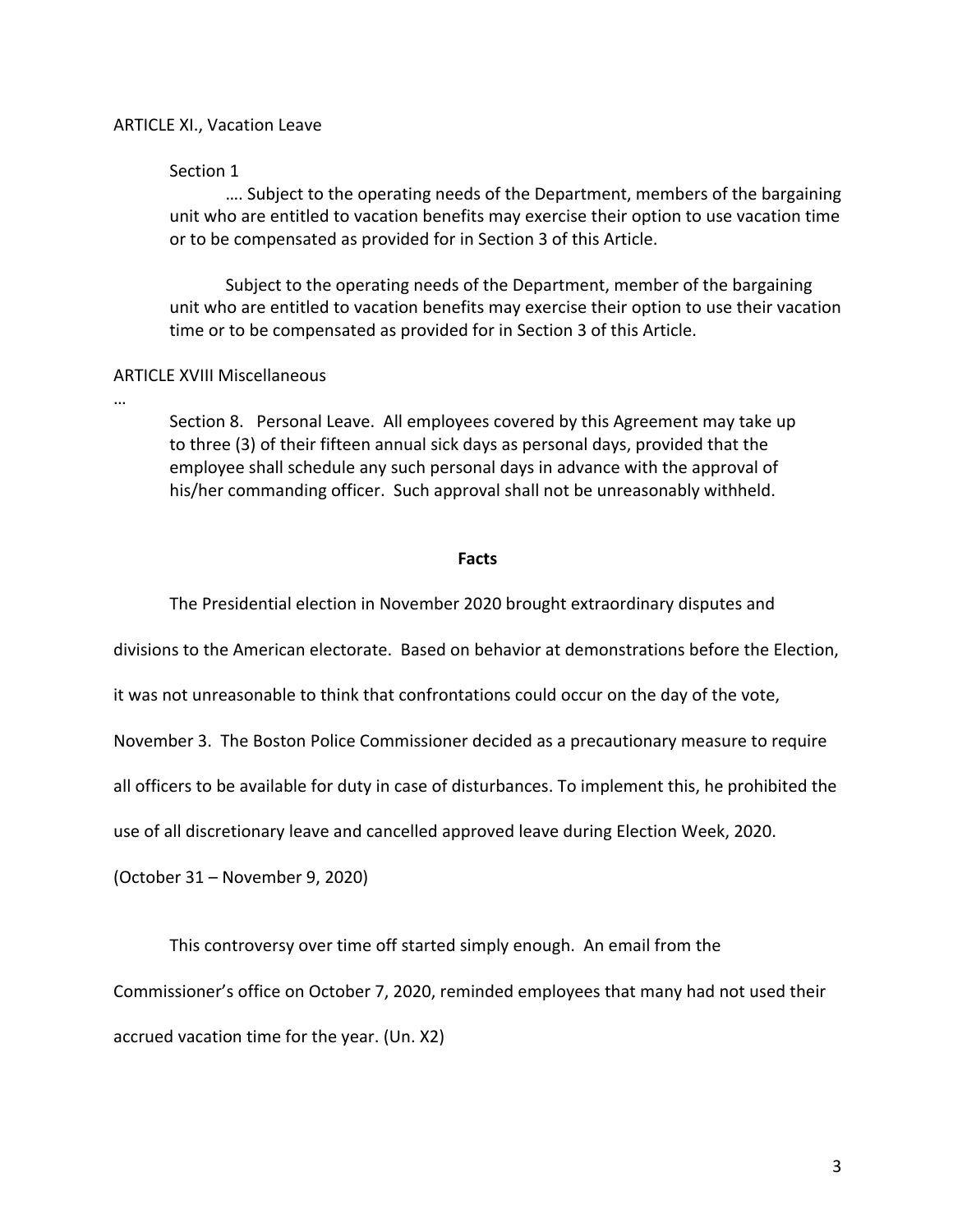Relative to employee vacation time, due to the COVID-19 pandemic, many employees have not utilized their accrued vacation time as usual. With the end of the year approaching, it is important to collectively plan and schedule these vacations as a team, in efforts to avoid an influx of overlapping requests.

With the intention to support our employees and their earned paid time off, **all supervisors will immediately connect with their staff and create a plan that works best for everyone and their office.** Vacations should be scheduled accordingly to ensure that each department is adequately staffed each day, especially during the holiday season. (bold in the original)

All current vacation policies remain in effect for vacation carryover into 2021. No additional vacation days, beyond each contractual obligation, will be allowed to carryover into 2021. Employees are encouraged to use their vacation time in order to prevent losing days by the end of the year.

The next day, October 8, an email from the Commissioner began the controversy which

resulted in this arbitration. It stated (Un. X2

Subject: UPDATE: VACATION USAGE , week of the Election

Good afternoon- as an update to the below issued message for SWORN personnel, please be advised that vacations will not be allowed from Saturday, October 31 to Saturday, November 7. A separate email regarding discretionary days off will also be issued department wide. Thank you.

Later that same day, the Commissioner, as promised, issued another email about discretionary

time off.

To: All Bureau Chiefs Re: Discretionary Days Off

In order to provide sufficient public safety for the week of the election, all discretionary days off (E-Days, C-Days, single V Days, P Days, W.O.'s as well as a vacation period) for **sworn** personnel shall not be allowed as follows:

-The vacation period from Saturday October 31 to Saturday, November 7 will not be allowed.

-Discretionary Days Off, as noted above, will not be allowed from Monday, November 2 to Monday, November 9.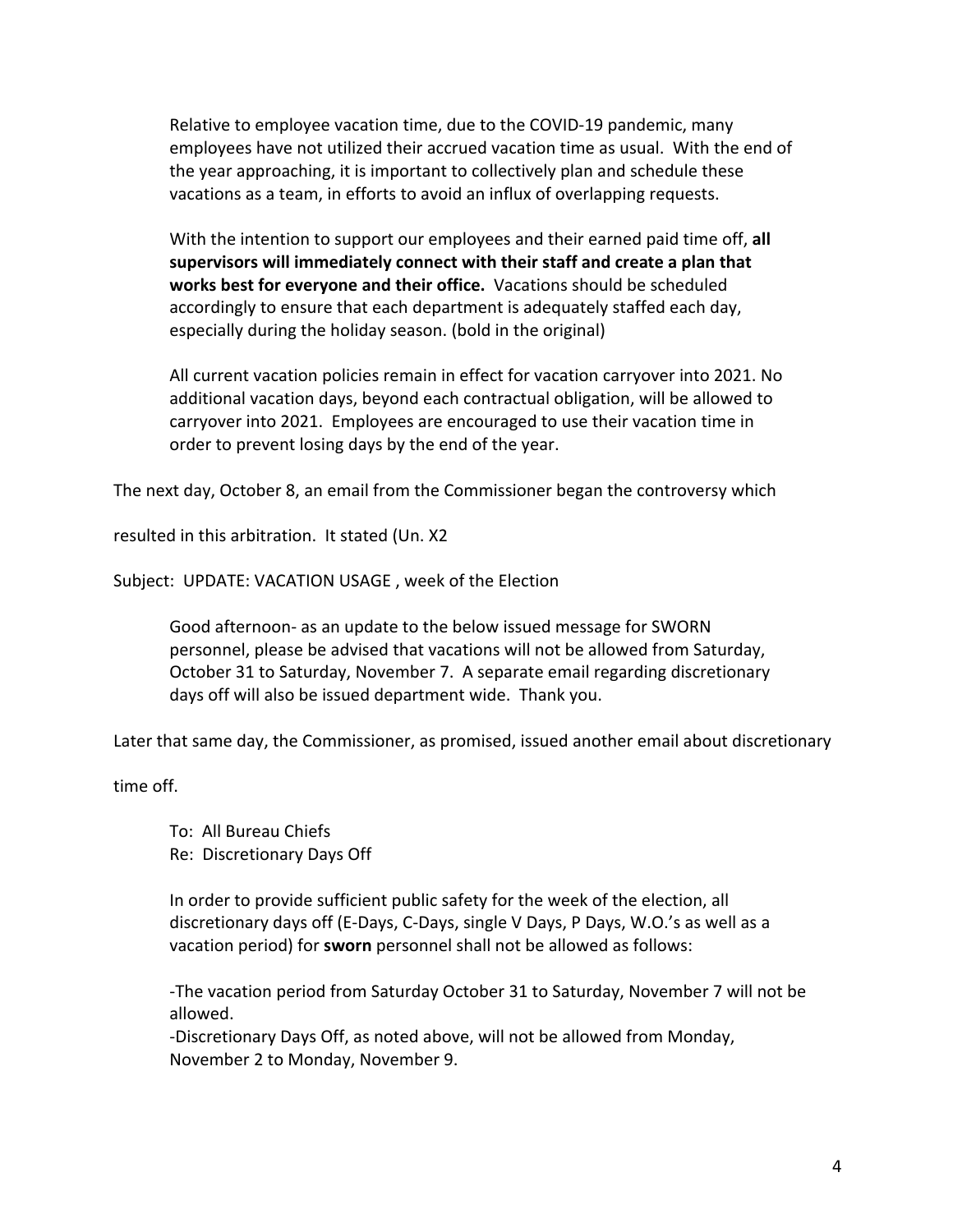The Union immediately filed a grievance and a demand to bargain over the impact of

the cancelled leave. The following week, October 15, the Police Department Office of Labor

Relations (OLR) notified the Union that the Commissioner:

"will allow officers to petition, through their commanding officer, to use vacation time if it was scheduled in advance of the October 8, 2020 order. The Commissioner will review such petitions on a case-by-case basis when determining whether to grant previously scheduled use of vacation. Such requests should be made by October 23, 2020. All other cancellations will remain in effect." (CX 6)

This permitted officers to take already booked vacations if approved by the

Commissioner; it did not however allow discretionary days off.

Finally on October 20<sup>th</sup>, the Commissioner sent another email:

Regarding the previously issued email, in addition, all regular days off for sworn personnel are cancelled from Monday November 2 through Friday November 6, 2020.

In total the Commissioner prohibited all vacation days, all regular days off, all Personal

days, all comp time, all single vacation days, and all E days during Election Week. This was

modified by the Office of Labor Relations memo, allowing individual petitions for

previously scheduled vacation time; however, the prohibition on discretionary days

remained.

# **Position of the Parties**

## The Federation

The Department issued a blanket denial of all discretionary leave 1) pre-emptively and

2) without credible evidence of physical or cybersecurity threat to the November 3, 2020

election.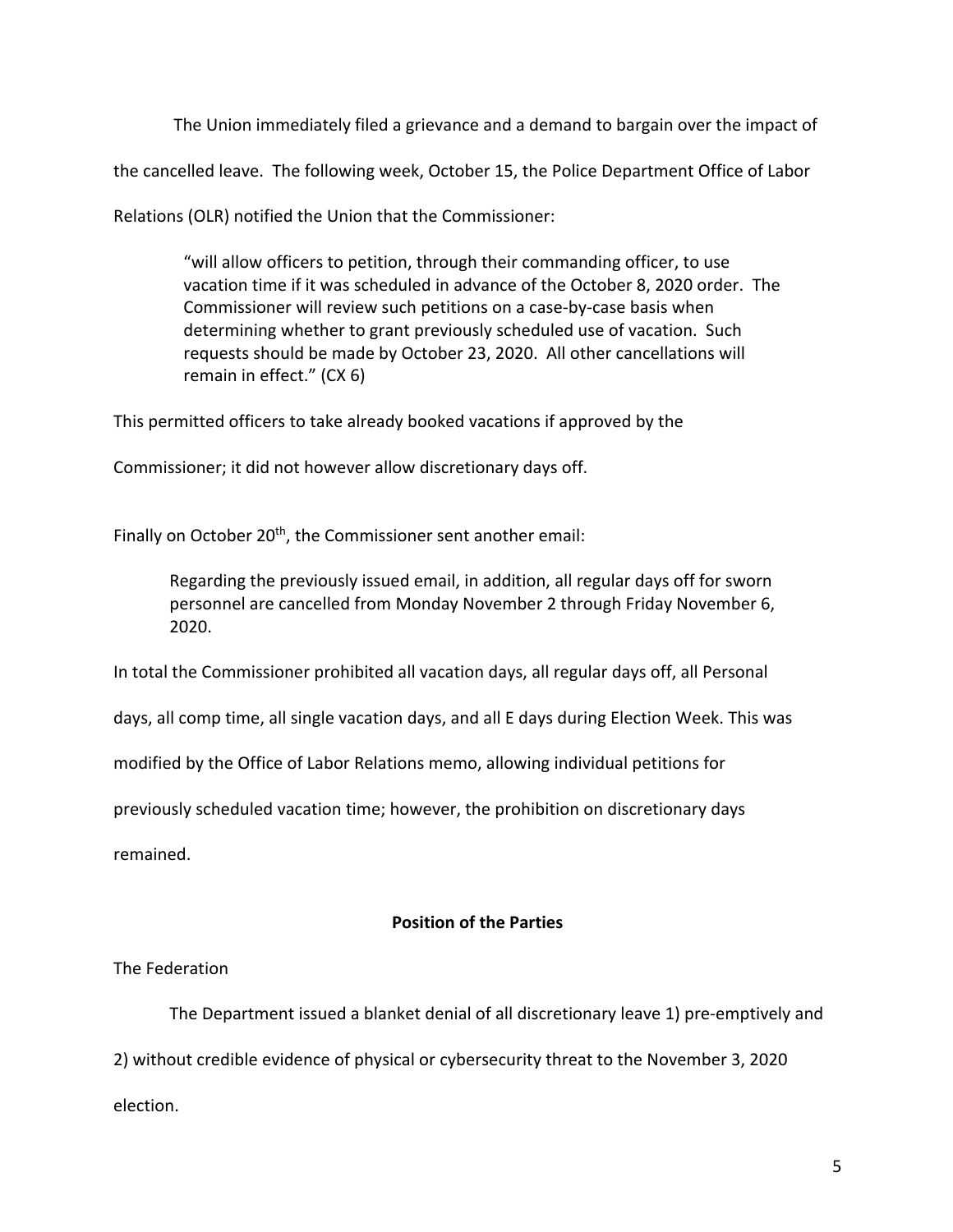The cancellation or denial of discretionary time off has been the subject of arbitrations in the past. The City itself presented awards by arbitrators affirming this; the decision of Arbitrator Golick in 2005 could not be more clear although that decision concerned a different bargaining unit. (CX 16) The management authority of the Commissioner is not unlimited. On vacation leave the CBA states "Subject to the operating needs of the Department", on Personal Leave the language is "such approval shall not be unreasonably withheld" and on Compensatory Leave "A request to use contractual compensatory time shall be subject to the Department's operational needs and shall not be unreasonably withheld".

A blanket prohibition of all leave does not show an exercise of discretion neither does it show reasonability in its determination. It does show a violation of the contract as alleged because of its arbitrary and capricious nature.

## The City

The Department instituted temporary restrictions on time off in order to help protect democracy. There were numerous concerns about possible violence at the polls. The Department of Justice, the FBI, the US Attorney's office, and police departments across the country were preparing for possible confrontations and violence on Election Day.

The Department did not implement a total ban; many members of the Federation took time off during the Election Week. Additionally, the Police Commissioner has the right to deploy sworn personnel as he determines best serves the public interest. Even if it is later shown that the decision was based on error or misinformation an arbitrator does not have the right to review the facts or the decision.

The Federation did not show harm to its members and thus presented no actual damages

6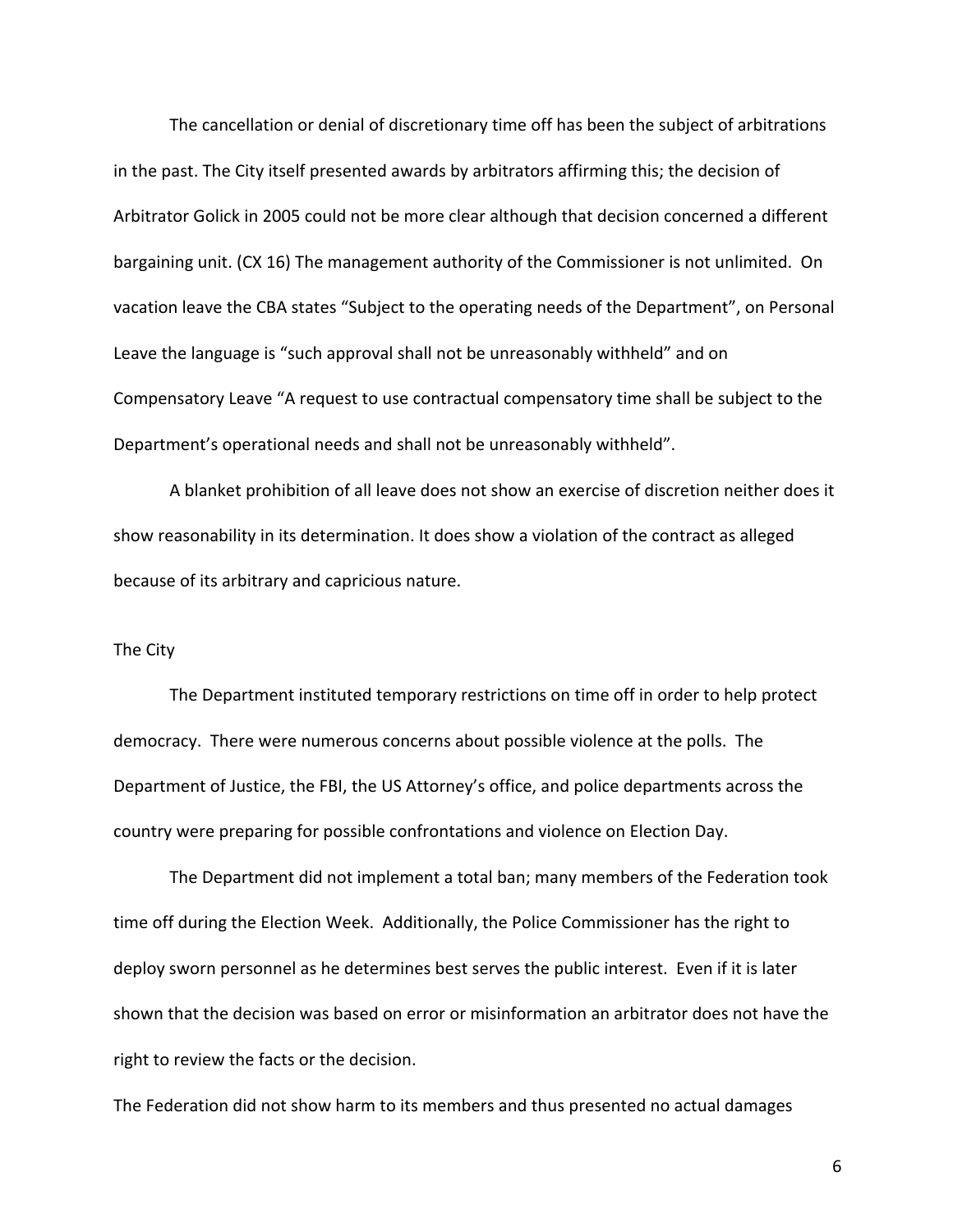#### **Opinion**

The grievance in this case is very similar to that filed in 2004 (Case #24-200, 8/6/2005) when the Police Commissioner cancelled leave during the Democratic National Convention (DNC) which was being held in Boston. That decision by Arbitrator Roberta Golick involved a different bargaining unit, however, the issue is the essentially same – can the Commissioner deny and/or cancel discretionary leave with no exceptions, pre-emptively without considering individual requests.

The Commissioner has broad statutory authority to run the Department as he sees best:

Considerations of public safety and a disciplined police force require managerial control over matters such as staffing levels, assignments … and deployment of personnel. … it is a fundamental and customary prerogative of municipal management…(St.1962 c.322)

However, his authority is not total or unlimited. The Collective Bargaining Agreement

(CBA) contains limitations on the Commissioner's decisions such as "shall not be unreasonably

withheld", or "subject to the needs of the Department" or in the memo from Department's

Office Labor Relations regarding the DNC case "dependent on the discretion of management".

These limitations do not prohibit the Commssioner's actions in managing the Department;

rather they require the actions to be reasonable and non-arbitrary.

In other words:

" the Department is obligated to support a denial of an individual's request for vacation with a rational explanation as to why there would be interference with the regular work of the Department." (Golick Decision)

It is the dispute on these limitations of the Commissioner's authority which carry the

substantive arbitrability for this case.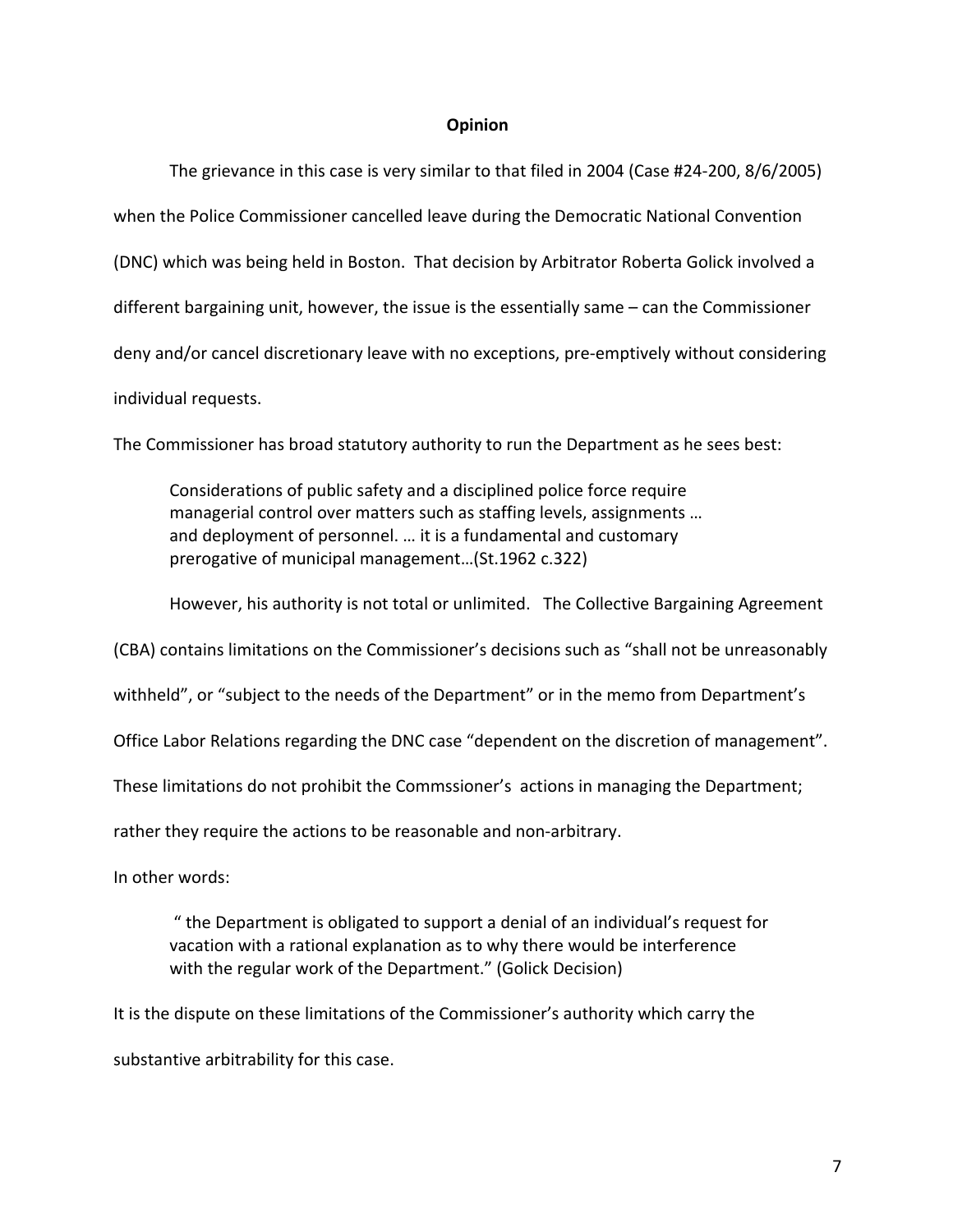There can be no pre-emptive blanket prohibition of leave without a rational explanation of how the requested leave will impact the Department. Was there a rational explanation for the Commissioner's prohibition on leave? The anticipation of Election Day violence was not unreasonable; there were instances of confrontations around the country. However, as the date drew closer and the BRIC (Boston Regional Intelligence Center) had no credible information regarding possible physical or cybersecurity threats, (CX 23) it became less reasonable.

Numerous officers petitioned and received permission to use vacation time, but this option did not apply to Discretionary time off. Is discretionary time different from vacation time? In the way it is earned and accumulated, yes; in the limitations placed on the Commissioner before a blanket cancellation; no. Here, as in vacation time, the denial of a request cannot be unreasonably withheld; there must be a rational reason for cancellation.

Officers earn discretionary time off by working overtime, by working an administrative 5/2 schedule and by contract (Personal days). They are entitled to these days earned by their services to the Department and by their collective bargaining agreement. The Commissioner has the authority to cancel time off if he reasonably believes the Department needs all hands. As is often the case in labor issues, this is a weighing of rights and needs: do the rights of the officers outweigh the needs of the Department.

The Commissioner's obligation to the officers is to fulfill the contractual requirements whether it be for vacation time or discretionary time off. The outright ban on discretionary time off nearly a month in advance of the Election with no opportunity to request consideration

8